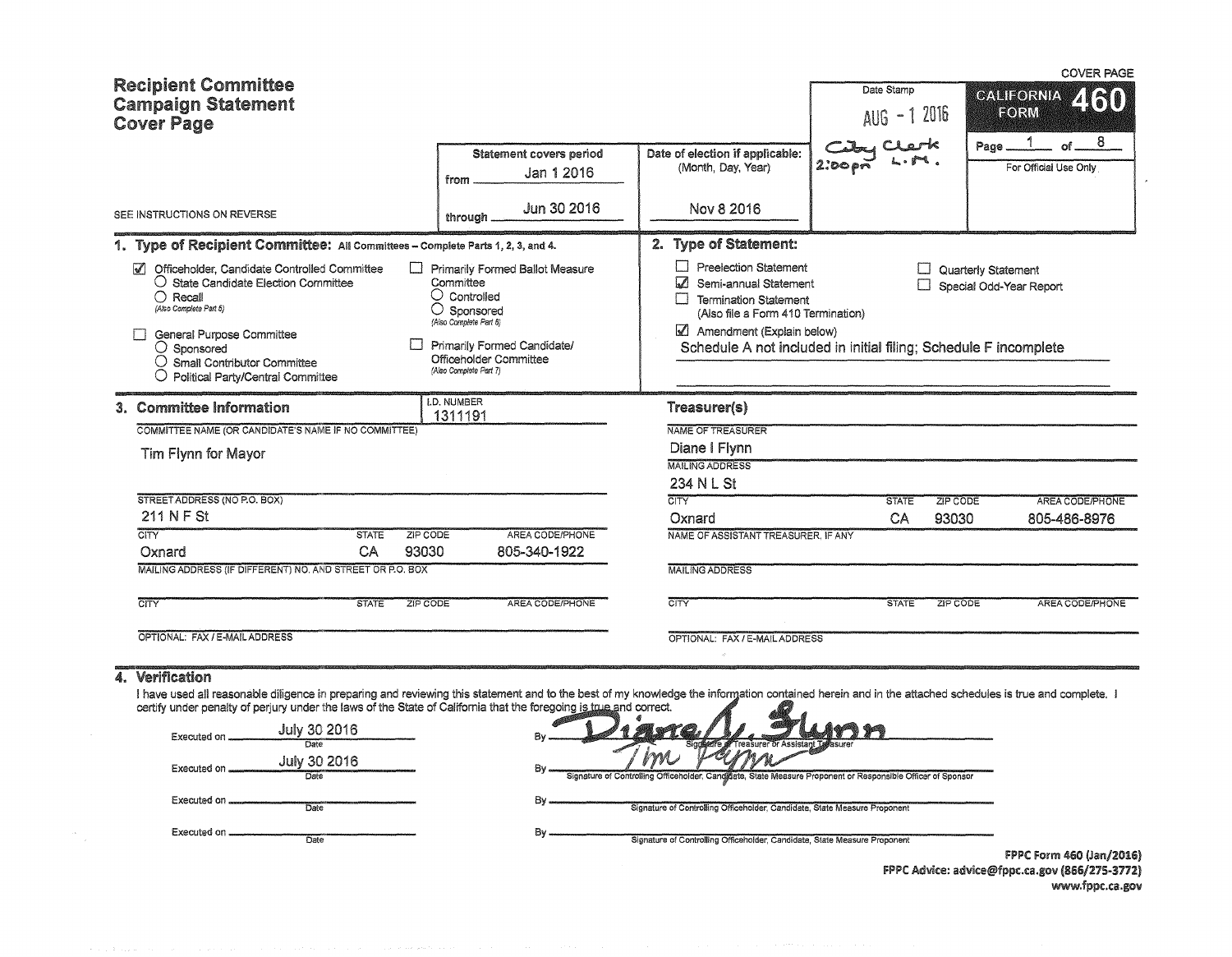|                                                                                                                                                                                                                                                                                                                                                   |                                                                                                                                                                                                                                                                                                                                                                                                                                                                                                                                                                                                                                                                                                                                                                                                                                                                |                                                                         |                                               |                                                         |                           |                                                                        | <b>SCHEDULE F</b> |
|---------------------------------------------------------------------------------------------------------------------------------------------------------------------------------------------------------------------------------------------------------------------------------------------------------------------------------------------------|----------------------------------------------------------------------------------------------------------------------------------------------------------------------------------------------------------------------------------------------------------------------------------------------------------------------------------------------------------------------------------------------------------------------------------------------------------------------------------------------------------------------------------------------------------------------------------------------------------------------------------------------------------------------------------------------------------------------------------------------------------------------------------------------------------------------------------------------------------------|-------------------------------------------------------------------------|-----------------------------------------------|---------------------------------------------------------|---------------------------|------------------------------------------------------------------------|-------------------|
| <b>Schedule F</b><br><b>Accrued Expenses (Unpaid Bills)</b>                                                                                                                                                                                                                                                                                       | Amounts may be rounded<br>to whole dollars.                                                                                                                                                                                                                                                                                                                                                                                                                                                                                                                                                                                                                                                                                                                                                                                                                    |                                                                         | Statement covers period<br>Jan 1 2016<br>from |                                                         | <b>CALIFORNIA</b><br>FORM |                                                                        | 2130              |
|                                                                                                                                                                                                                                                                                                                                                   |                                                                                                                                                                                                                                                                                                                                                                                                                                                                                                                                                                                                                                                                                                                                                                                                                                                                |                                                                         | through                                       | Jun 30 2016                                             |                           | Page $8$ of $8$                                                        |                   |
| SEE INSTRUCTIONS ON REVERSE<br>NAME OF FILER                                                                                                                                                                                                                                                                                                      |                                                                                                                                                                                                                                                                                                                                                                                                                                                                                                                                                                                                                                                                                                                                                                                                                                                                |                                                                         |                                               |                                                         | I.D. NUMBER               |                                                                        |                   |
| Tim Flynn for Mayor 2016                                                                                                                                                                                                                                                                                                                          |                                                                                                                                                                                                                                                                                                                                                                                                                                                                                                                                                                                                                                                                                                                                                                                                                                                                |                                                                         |                                               |                                                         | 1311191                   |                                                                        |                   |
| CMP campaign paraphernalia/misc.<br>CNS campaign consultants<br>CTB contribution (explain nonmonetary)*<br>CVC civic donations<br>candidate filing/ballot fees<br>FIL .<br>FND fundraising events<br>independent expenditure supporting/opposing others (explain)*<br>IND.<br>LEG legal defense<br>campaign literature and mailings<br><b>LIT</b> | CODES: If one of the following codes accurately describes the payment, you may enter the code. Otherwise, describe the payment.<br>MBR member communications<br>RAD radio airtime and production costs<br>RFD returned contributions<br>MTG meetings and appearances<br>campaign workers' salaries<br>OFC office expenses<br>SAL<br>petition circulating<br>TEL t.v. or cable airtime and production costs<br>PET<br>TRC candidate travel, lodging, and meals<br>PHO phone banks<br>polling and survey research<br>TRS staff/spouse travel, lodging, and meals<br><b>POL</b><br>postage, delivery and messenger services<br>transfer between committees of the same candidate/sponsor<br>TSF<br>POS.<br>professional services (legal, accounting)<br>VOT voter registration<br>PRO.<br>WEB information technology costs (internet, e-mail)<br>PRT<br>print ads |                                                                         |                                               |                                                         |                           |                                                                        |                   |
| NAME AND ADDRESS OF CREDITOR<br>(IF COMMITTEE, ALSO ENTER I.D. NUMBER)                                                                                                                                                                                                                                                                            | CODE OR<br>DESCRIPTION OF PAYMENT                                                                                                                                                                                                                                                                                                                                                                                                                                                                                                                                                                                                                                                                                                                                                                                                                              | (a)<br><b>OUTSTANDING</b><br><b>BALANCE BEGINNING</b><br>OF THIS PERIOD | (b)<br>AMOUNT INCURRED<br>THIS PERIOD         | (c)<br>AMOUNT PAID<br>THIS PERIOD<br>(ALSO REPORT ON E) |                           | (d)<br><b>OUTSTANDING</b><br><b>BALANCE AT CLOSE</b><br>OF THIS PERIOD |                   |
| Oxnard Historic Farm Park Foundation<br>691 N Rice Avenue<br>Oxnard CA 93030                                                                                                                                                                                                                                                                      | FND deposit                                                                                                                                                                                                                                                                                                                                                                                                                                                                                                                                                                                                                                                                                                                                                                                                                                                    | 0                                                                       | 500                                           | $\mathbf 0$                                             |                           |                                                                        | 500               |
| Tim Flynn<br>211 N F St<br>Oxnard CA 93030                                                                                                                                                                                                                                                                                                        | <b>POS</b>                                                                                                                                                                                                                                                                                                                                                                                                                                                                                                                                                                                                                                                                                                                                                                                                                                                     | ٥                                                                       | 470                                           |                                                         | 0                         |                                                                        | 470               |
|                                                                                                                                                                                                                                                                                                                                                   |                                                                                                                                                                                                                                                                                                                                                                                                                                                                                                                                                                                                                                                                                                                                                                                                                                                                |                                                                         |                                               |                                                         |                           |                                                                        |                   |
| * Payments that are contributions or independent expenditures must also be<br>summarized on Schedule D.                                                                                                                                                                                                                                           | <b>SUBTOTALS \$</b>                                                                                                                                                                                                                                                                                                                                                                                                                                                                                                                                                                                                                                                                                                                                                                                                                                            | 0 <sup>6</sup>                                                          | $970$ \$                                      |                                                         | $0$ \$                    |                                                                        | 970               |
| <b>Schedule F Summary</b>                                                                                                                                                                                                                                                                                                                         |                                                                                                                                                                                                                                                                                                                                                                                                                                                                                                                                                                                                                                                                                                                                                                                                                                                                |                                                                         |                                               |                                                         |                           |                                                                        |                   |
| 1. Total accrued expenses incurred this period. (Include all Schedule F, Column (b) subtotals for                                                                                                                                                                                                                                                 |                                                                                                                                                                                                                                                                                                                                                                                                                                                                                                                                                                                                                                                                                                                                                                                                                                                                |                                                                         |                                               |                                                         |                           |                                                                        | 970               |
| 2. Total accrued expenses paid this period. (Include all Schedule F, Column (c) subtotals for payments on                                                                                                                                                                                                                                         |                                                                                                                                                                                                                                                                                                                                                                                                                                                                                                                                                                                                                                                                                                                                                                                                                                                                |                                                                         |                                               |                                                         |                           |                                                                        | 0                 |
| 3. Net change this period. (Subtract Line 2 from Line 1. Enter the difference here and                                                                                                                                                                                                                                                            |                                                                                                                                                                                                                                                                                                                                                                                                                                                                                                                                                                                                                                                                                                                                                                                                                                                                |                                                                         |                                               |                                                         |                           | May be a negative number                                               | 970               |
|                                                                                                                                                                                                                                                                                                                                                   |                                                                                                                                                                                                                                                                                                                                                                                                                                                                                                                                                                                                                                                                                                                                                                                                                                                                |                                                                         |                                               |                                                         |                           |                                                                        |                   |

FPPC Form 460 (Jan/2016) FPPC Advice: advice@fppc.ca.gov (866/275-3772) www.fppc.ca.gov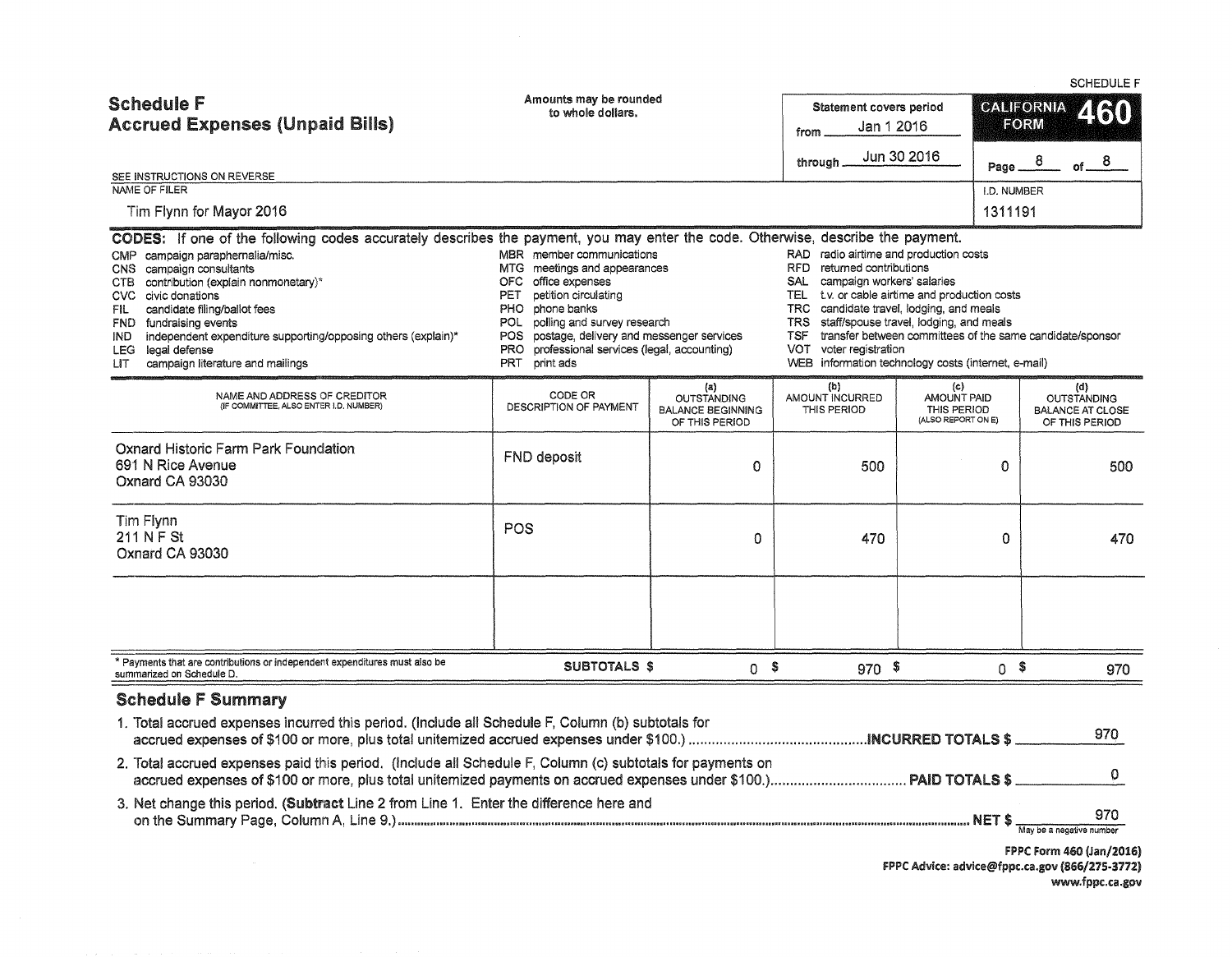## Recipient Committee Campaign Statement Cover Page - Part 2

## 5. Officeholder or Candidate Controlled Committee

| NAME OF OFFICEHOLDER OR CANDIDATE                                          |        |              |         |
|----------------------------------------------------------------------------|--------|--------------|---------|
| Tim Flynn                                                                  |        |              |         |
| OFFICE SOUGHT OR HELD (INCLUDE LOCATION AND DISTRICT NUMBER IF APPLICABLE) |        |              |         |
| Mayor, City of Oxnard                                                      |        |              |         |
| RESIDENTIAL/BUSINESS ADDRESS (NO. AND STREET)                              | CITY   | <b>STATE</b> | $7$ $P$ |
| 211 N F St                                                                 | Oxnard | CА           | 93030   |

Related Committees Not Included in this Statement: List any committees not included in this statement that are controlled *by* you or are primarily formed to receive contributions or make expenditures on behalf of your candidacy.

| <b>COMMITTEE NAME</b>    |                              | <b>I.D. NUMBER</b>    |    |
|--------------------------|------------------------------|-----------------------|----|
| NAME OF TREASURER        |                              | CONTROLLED COMMITTEE? |    |
|                          |                              | <b>YFS</b>            | NO |
| <b>COMMITTEE ADDRESS</b> | STREET ADDRESS (NO P.O. BOX) |                       |    |

| CITY                     | <b>STATE</b>                 | ZIP CODE    | <b>AREA CODE/PHONE</b>  |
|--------------------------|------------------------------|-------------|-------------------------|
| <b>COMMITTEE NAME</b>    |                              | I.D. NUMBER |                         |
| NAME OF TREASURER        |                              |             | CONTROLLED COMMITTEE?   |
| <b>COMMITTEE ADDRESS</b> | STREET ADDRESS (NO P.O. BOX) |             | <b>YES</b><br><b>NO</b> |
| CITY                     | <b>STATE</b>                 | ZIP CODE    | <b>AREA CODE/PHONE</b>  |

## 6. Primarily Formed Ballot Measure Committee

| NAME OF BALLOT MEASURE                                                                    |                     | ------------                                                                                                                                                                                                                                                                         |
|-------------------------------------------------------------------------------------------|---------------------|--------------------------------------------------------------------------------------------------------------------------------------------------------------------------------------------------------------------------------------------------------------------------------------|
| <b>BALLOT NO. OR LETTER</b><br><u>in de la constantino de la constantino de la consta</u> | <b>JURISDICTION</b> | ______________<br><b><i><u><u>APPROVEMENT</u></u></i></b><br><b>SUPPORT</b><br>OPPOSE<br>widd y Christian a cheangailte ann an coman ann an ann an<br><u>, and a series of the company of the company of the company of the company of the company of the company of the company</u> |
|                                                                                           |                     |                                                                                                                                                                                                                                                                                      |

Identify the controlling officeholder, candidate, or state measure proponent, if any.

NAME OF OFFICEHOLDER, CANDIDATE, OR PROPONENT

| OFFICE SOUGHT OR HELD | I DISTRICT NO. IF ANY |
|-----------------------|-----------------------|
|                       |                       |
|                       |                       |

1. Primarily Formed Candidate/Officeholder Committee List names of offlceholder(s) or canclidate(s) for which this committee is primarily formed.

| NAME OF OFFICEHOLDER OR CANDIDATE | OFFICE SOUGHT OR HELD | <b>SUPPORT</b><br>OPPOSE |
|-----------------------------------|-----------------------|--------------------------|
| NAME OF OFFICEHOLDER OR CANDIDATE | OFFICE SOUGHT OR HELD | <b>SUPPORT</b><br>OPPOSE |
| NAME OF OFFICEHOLDER OR CANDIDATE | OFFICE SOUGHT OR HELD | <b>SUPPORT</b><br>OPPOSE |
| NAME OF OFFICEHOLDER OR CANDIDATE | OFFICE SOUGHT OR HELD | <b>SUPPORT</b><br>OPPOSE |

Attach *ccmtinuation* sheets if *necessary* 

 $\frac{2}{9}$ 

**CALIFORNIA** 

FORM

Page  $2$  of  $8$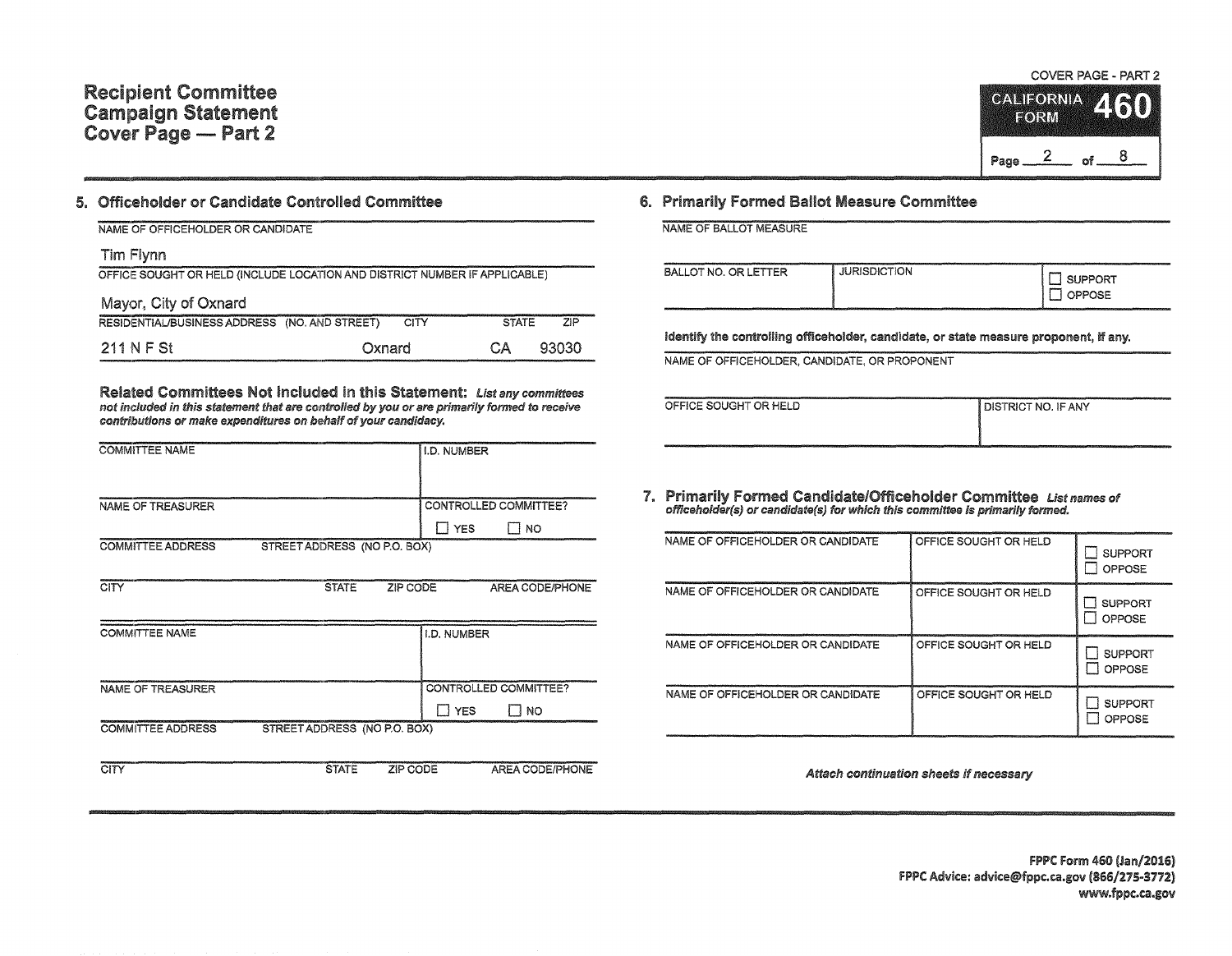| <b>Campaign Disclosure Statement</b><br><b>Summary Page</b> |  | Amounts may be rounded<br>to whole dollars.                                                                                                                                                                                                                                                                                                                                                                                                                                                            |  |                                                               |           | Statement covers period                    | <b>SUMMARY PAGE</b>                                                                  |  |  |
|-------------------------------------------------------------|--|--------------------------------------------------------------------------------------------------------------------------------------------------------------------------------------------------------------------------------------------------------------------------------------------------------------------------------------------------------------------------------------------------------------------------------------------------------------------------------------------------------|--|---------------------------------------------------------------|-----------|--------------------------------------------|--------------------------------------------------------------------------------------|--|--|
|                                                             |  |                                                                                                                                                                                                                                                                                                                                                                                                                                                                                                        |  |                                                               | from ____ | Jan 1 2016                                 | GALIFORNIA 460<br>$E$ oir $W$                                                        |  |  |
| SEE INSTRUCTIONS ON REVERSE                                 |  |                                                                                                                                                                                                                                                                                                                                                                                                                                                                                                        |  |                                                               | through.  | Jun 30 2016                                | 8<br>3<br>of<br>Page                                                                 |  |  |
| NAME OF FILER                                               |  |                                                                                                                                                                                                                                                                                                                                                                                                                                                                                                        |  |                                                               |           |                                            | <b>I.D. NUMBER</b>                                                                   |  |  |
| Tim Flynn for Mayor 2016                                    |  |                                                                                                                                                                                                                                                                                                                                                                                                                                                                                                        |  |                                                               |           |                                            | 1311191                                                                              |  |  |
| <b>Contributions Received</b>                               |  | Column A<br>TOTAL THIS PERIOD<br>(FROM ATTACHED SCHEDULES)                                                                                                                                                                                                                                                                                                                                                                                                                                             |  | Column B<br>CALENDAR YEAR<br>TOTAL TO DATE                    |           |                                            | <b>Calendar Year Summary for Candidates</b><br>Running in Both the State Primary and |  |  |
|                                                             |  | 1829                                                                                                                                                                                                                                                                                                                                                                                                                                                                                                   |  |                                                               | 1829      | <b>General Elections</b>                   | 1/1 through 6/30<br>7/1 to Date                                                      |  |  |
|                                                             |  | 500                                                                                                                                                                                                                                                                                                                                                                                                                                                                                                    |  |                                                               | 800       |                                            |                                                                                      |  |  |
|                                                             |  | 2329                                                                                                                                                                                                                                                                                                                                                                                                                                                                                                   |  |                                                               | 2629      | 20. Contributions<br>Received              | na <sub>s</sub><br>na<br>$S_{\text{max}}$ and $S_{\text{max}}$                       |  |  |
|                                                             |  | $\Omega$                                                                                                                                                                                                                                                                                                                                                                                                                                                                                               |  |                                                               | $\Omega$  | 21. Expenditures                           |                                                                                      |  |  |
|                                                             |  | 2329                                                                                                                                                                                                                                                                                                                                                                                                                                                                                                   |  |                                                               | 2629      | Made                                       | $na_s$<br>na<br>$\mathbf{S}$ and the state of $\mathbf{S}$                           |  |  |
|                                                             |  |                                                                                                                                                                                                                                                                                                                                                                                                                                                                                                        |  |                                                               |           |                                            |                                                                                      |  |  |
| <b>Expenditures Made</b>                                    |  |                                                                                                                                                                                                                                                                                                                                                                                                                                                                                                        |  |                                                               |           | <b>Expenditure Limit Summary for State</b> |                                                                                      |  |  |
|                                                             |  | 654                                                                                                                                                                                                                                                                                                                                                                                                                                                                                                    |  | $\hat{\mathbf{x}}$                                            | 654       | Candidates                                 |                                                                                      |  |  |
|                                                             |  | $\mathbf{0}$<br>$\label{eq:2.1} \frac{1}{2} \int_{\mathbb{R}^3} \frac{1}{2} \left( \frac{1}{2} \int_{\mathbb{R}^3} \frac{1}{2} \left( \frac{1}{2} \int_{\mathbb{R}^3} \frac{1}{2} \right) \frac{1}{2} \right) \, d\mathcal{H}$                                                                                                                                                                                                                                                                         |  |                                                               | $\Omega$  |                                            |                                                                                      |  |  |
|                                                             |  | 654                                                                                                                                                                                                                                                                                                                                                                                                                                                                                                    |  |                                                               | 654       |                                            | 22. Cumulative Expenditures Made*<br>(If Subject to Voluntary Expenditure Limit)     |  |  |
|                                                             |  | 970<br>$\label{eq:1} \begin{split} \mathcal{L}_{\text{max}}(\mathcal{L}_{\text{max}},\mathcal{L}_{\text{max}},\mathcal{L}_{\text{max}}) = \mathcal{L}_{\text{max}}(\mathcal{L}_{\text{max}},\mathcal{L}_{\text{max}}) \end{split}$                                                                                                                                                                                                                                                                     |  |                                                               | 970       | Date of Election                           | Total to Date                                                                        |  |  |
|                                                             |  | $\mathbf{0}$<br>$\begin{array}{cccccccccccccc} \multicolumn{2}{c}{} & \multicolumn{2}{c}{} & \multicolumn{2}{c}{} & \multicolumn{2}{c}{} & \multicolumn{2}{c}{} & \multicolumn{2}{c}{} & \multicolumn{2}{c}{} & \multicolumn{2}{c}{} & \multicolumn{2}{c}{} & \multicolumn{2}{c}{} & \multicolumn{2}{c}{} & \multicolumn{2}{c}{} & \multicolumn{2}{c}{} & \multicolumn{2}{c}{} & \multicolumn{2}{c}{} & \multicolumn{2}{c}{} & \multicolumn{2}{c}{} & \multicolumn{2}{c}{} & \multicolumn{2}{c}{} & \$ |  |                                                               | 0         | (mm/dd/vv)                                 |                                                                                      |  |  |
|                                                             |  | 1624                                                                                                                                                                                                                                                                                                                                                                                                                                                                                                   |  |                                                               | 1624      |                                            | na<br>$\sim$                                                                         |  |  |
| <b>Current Cash Statement</b>                               |  |                                                                                                                                                                                                                                                                                                                                                                                                                                                                                                        |  |                                                               |           | $\mathcal{L} = \mathcal{L}$                | na<br>$\mathbf{S}$ and the set of $\mathbf{S}$                                       |  |  |
|                                                             |  | 685.04                                                                                                                                                                                                                                                                                                                                                                                                                                                                                                 |  |                                                               |           |                                            |                                                                                      |  |  |
|                                                             |  | 2329                                                                                                                                                                                                                                                                                                                                                                                                                                                                                                   |  | To calculate Column B.<br>add amounts in Column               |           |                                            |                                                                                      |  |  |
|                                                             |  | $\Omega$                                                                                                                                                                                                                                                                                                                                                                                                                                                                                               |  | A to the corresponding<br>amounts from Column B               |           |                                            | *Amounts in this section may be different from amounts                               |  |  |
|                                                             |  | 654                                                                                                                                                                                                                                                                                                                                                                                                                                                                                                    |  | of your last report. Some                                     |           | reported in Column B.                      |                                                                                      |  |  |
|                                                             |  | 2360.04                                                                                                                                                                                                                                                                                                                                                                                                                                                                                                |  | amounts in Column A may<br>be negative figures that           |           |                                            |                                                                                      |  |  |
| If this is a termination statement, Line 16 must be zero.   |  |                                                                                                                                                                                                                                                                                                                                                                                                                                                                                                        |  | should be subtracted from                                     |           |                                            |                                                                                      |  |  |
|                                                             |  |                                                                                                                                                                                                                                                                                                                                                                                                                                                                                                        |  | previous period amounts. If<br>this is the first report being |           |                                            |                                                                                      |  |  |
|                                                             |  | $\Omega$                                                                                                                                                                                                                                                                                                                                                                                                                                                                                               |  | filed for this calendar year.<br>only carry over the amounts  |           |                                            |                                                                                      |  |  |
| <b>Cash Equivalents and Outstanding Debts</b>               |  |                                                                                                                                                                                                                                                                                                                                                                                                                                                                                                        |  | from Lines 2, 7, and 9 (if<br>any).                           |           |                                            |                                                                                      |  |  |
|                                                             |  | na                                                                                                                                                                                                                                                                                                                                                                                                                                                                                                     |  |                                                               |           |                                            |                                                                                      |  |  |
|                                                             |  | 1770                                                                                                                                                                                                                                                                                                                                                                                                                                                                                                   |  |                                                               |           |                                            | FPPC Form 460 (Jan/2016)                                                             |  |  |
|                                                             |  |                                                                                                                                                                                                                                                                                                                                                                                                                                                                                                        |  |                                                               |           |                                            | FPPC Advice: advice@fppc.ca.gov (866/275-3772)                                       |  |  |

www.fppc.ca.gov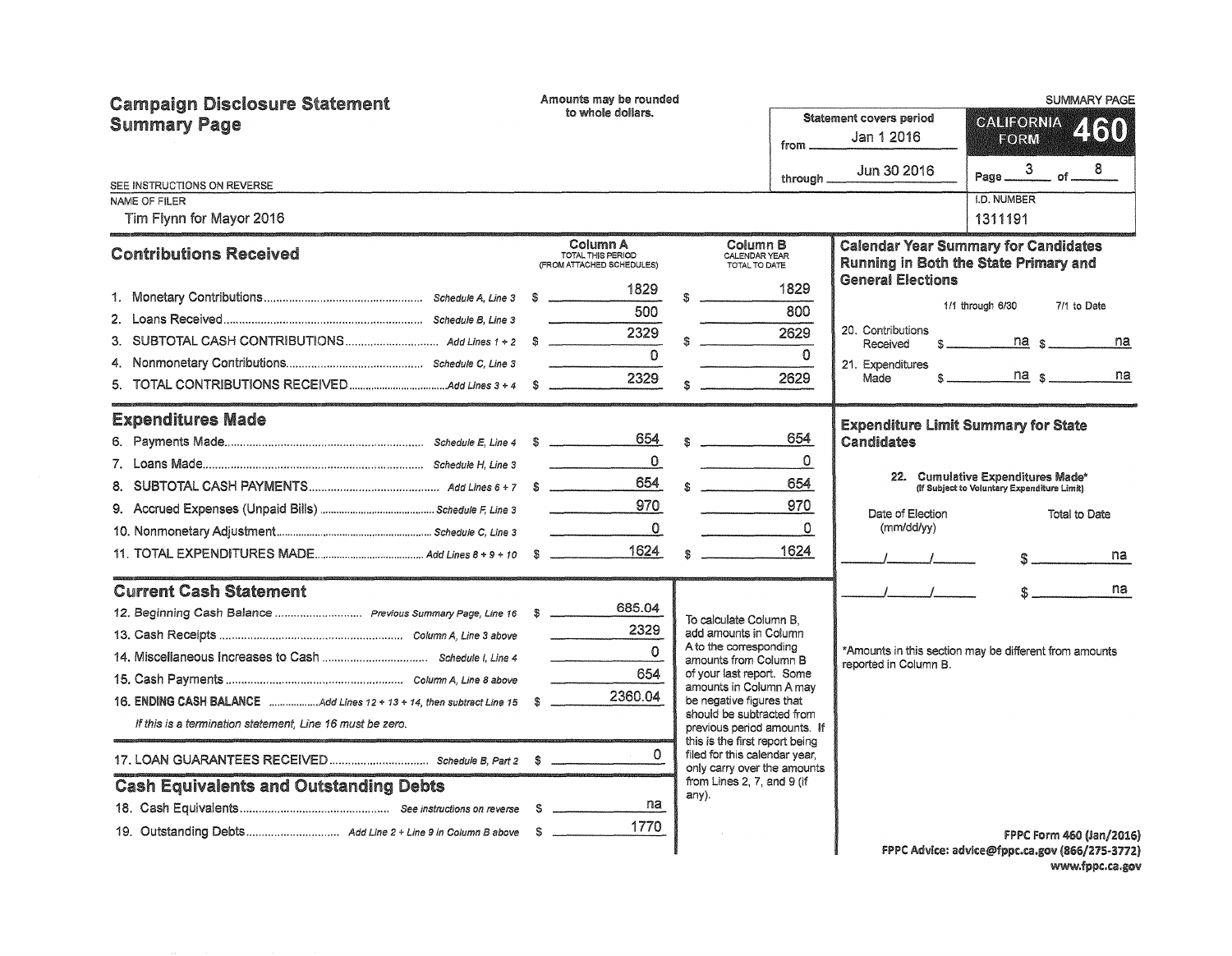## Schedule A Monetary Contributions Received

Amounts may be rounded

SCHEDULE A

| SEE INSTRUCTIONS ON REVERSE | <b>Monetary Contributions Received</b>                                                                                                      |                                                                        | to whole dollars.                                                                                   | <b>Statement covers period</b><br>Jan 1 2016<br>from<br>Jun 30 2016<br>through _ |                                                                         | <b>CALIFORNIA</b><br>460<br><b>FORM</b><br>$.$ of $ 8$<br>$4\overline{ }$<br>Page _ |
|-----------------------------|---------------------------------------------------------------------------------------------------------------------------------------------|------------------------------------------------------------------------|-----------------------------------------------------------------------------------------------------|----------------------------------------------------------------------------------|-------------------------------------------------------------------------|-------------------------------------------------------------------------------------|
| NAME OF FILER               |                                                                                                                                             |                                                                        |                                                                                                     |                                                                                  |                                                                         | I.D. NUMBER                                                                         |
|                             | Tim Flynn for Mayor 2016                                                                                                                    |                                                                        |                                                                                                     |                                                                                  |                                                                         | 1311191                                                                             |
| DATE<br><b>RECEIVED</b>     | FULL NAME, STREET ADDRESS AND ZIP CODE OF CONTRIBUTOR<br>(IF COMMITTEE, ALSO ENTER I.D. NUMBER)                                             | <b>CONTRIBUTOR</b><br>CODE *                                           | IF AN INDIVIDUAL, ENTER<br>OCCUPATION AND EMPLOYER<br>(IF SELF-EMPLOYED, ENTER NAME<br>OF BUSINESS) | <b>AMOUNT</b><br><b>RECEIVED THIS</b><br><b>PERIOD</b>                           | <b>CUMULATIVE TO DATE</b><br><b>CALENDAR YEAR</b><br>(JAN. 1 - DEC. 31) | PER ELECTION<br>TO DATE<br>(IF REQUIRED)                                            |
| 6/23/16                     | Deidre Frank<br>5244 Seabreeze Wy<br>Oxnard CA 93035                                                                                        | ☑IND<br>$\Box$ COM<br>Потн<br>$\Box$ PTY<br>$\square$ scc              | Law Offices of Deidre<br>Frank                                                                      | 100                                                                              | 100                                                                     |                                                                                     |
| 6/25/16                     | <b>Charles Godwin</b><br>3820 San Simeon Av<br>Oxnard CA 93033                                                                              | <b>ZIND</b><br>$\Box$ COM<br>$\Box$ OTH<br>$\Box$ PTY<br>$\square$ scc | retired                                                                                             | 100                                                                              | 100                                                                     |                                                                                     |
| 6/25/16                     | <b>Shirley Godwin</b><br>3820 San Simeon Av<br>Oxnard CA 93033                                                                              | <b>ZIND</b><br>$\square$ COM<br>□отн<br>$\Box$ PTY<br>$\square$ scc    | retired                                                                                             | 100                                                                              | 100                                                                     |                                                                                     |
| 6/27/16                     | <b>Grace Nishihara</b><br>1810 Narrows Ct<br>Oxnarc CA 93035                                                                                | ☑IND<br>$\Box$ COM<br>$\Box$ OTH<br>$\Box$ PTY<br>$\square$ scc        | retired                                                                                             | 100                                                                              | 100                                                                     |                                                                                     |
| 6/28/16                     | <b>Gregory Frank</b><br>873 Garnet Av<br>Ventura CA 93004                                                                                   | ☑IND<br>Псом<br>$\Box$ OTH<br>$\square$ PTY<br>$\Box$ SCC              | vp/national accounts<br>Document Systems                                                            | 100                                                                              | 100                                                                     |                                                                                     |
|                             |                                                                                                                                             |                                                                        | <b>SUBTOTAL \$</b>                                                                                  | 500                                                                              |                                                                         |                                                                                     |
|                             | <b>Schedule A Summary</b><br>1. Amount received this period - itemized monetary contributions.                                              |                                                                        |                                                                                                     | 1450                                                                             | *Contributor Codes<br>IND - Individual                                  | COM - Recipient Committee<br>(other than PTY or SCC)                                |
|                             | 2. Amount received this period - unitemized monetary contributions of less than \$100 \$                                                    |                                                                        |                                                                                                     | 379                                                                              |                                                                         | OTH - Other (e.g., business entity)                                                 |
|                             | 3. Total monetary contributions received this period.<br>(Add Lines 1 and 2. Enter here and on the Summary Page, Column A, Line 1.)TOTAL \$ |                                                                        |                                                                                                     | 1829                                                                             |                                                                         | PTY - Political Party<br>SCC - Small Contributor Committee                          |

**FPPC Form 460 (Jan/2016)** f PPC Advice: advlce@fppc.ca.gov (866/215-3772) www.fppc.ca.gov

 $\sim$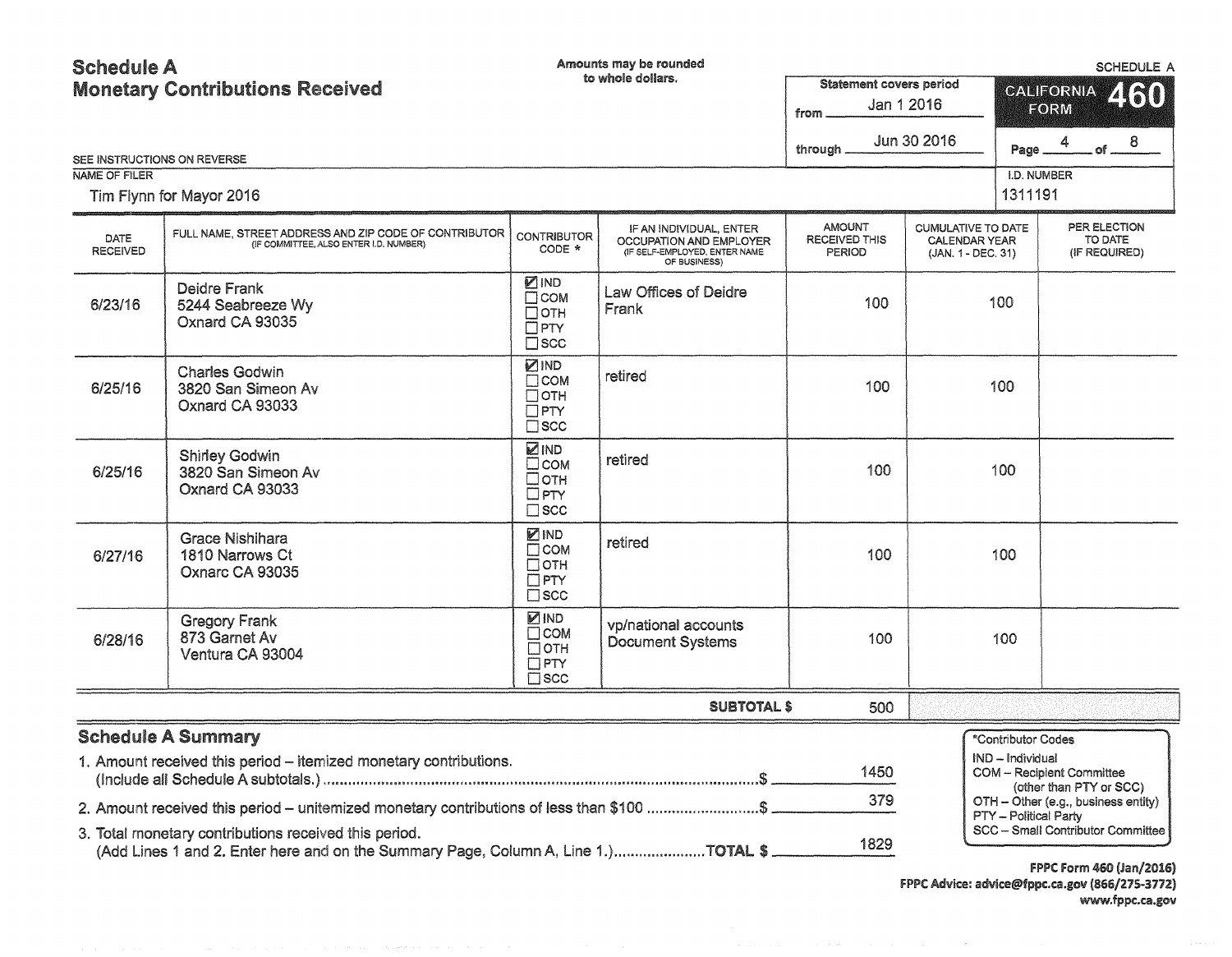| <b>Schedule A (Continuation Sheet)</b> |                                                                                                 | Amounts may be rounded<br>to whole dollars.                                 |                                                                                                     |                                          | SCHEDULE A (CONT.)                                               |                                                |  |                                          |  |  |  |
|----------------------------------------|-------------------------------------------------------------------------------------------------|-----------------------------------------------------------------------------|-----------------------------------------------------------------------------------------------------|------------------------------------------|------------------------------------------------------------------|------------------------------------------------|--|------------------------------------------|--|--|--|
|                                        | <b>Monetary Contributions Received</b>                                                          |                                                                             | <b>Statement covers period</b><br>Jan 1 2016<br>from.                                               | <b>CALIFORNIA</b><br>460<br>EORM         |                                                                  |                                                |  |                                          |  |  |  |
|                                        |                                                                                                 |                                                                             |                                                                                                     | through                                  | Jun 30 2016                                                      | Page $\underline{\hspace{1em}\phantom{1}}^{5}$ |  | of $8$                                   |  |  |  |
| NAME OF FILER                          | Tim Flynn for Mayor 2016                                                                        |                                                                             |                                                                                                     |                                          |                                                                  | <b>I.D. NUMBER</b><br>1311191                  |  |                                          |  |  |  |
| DATE<br><b>RECEIVED</b>                | FULL NAME, STREET ADDRESS AND ZIP CODE OF CONTRIBUTOR<br>(IF COMMITTEE, ALSO ENTER I.D. NUMBER) | <b>CONTRIBUTOR</b><br>CODE *                                                | IF AN INDIVIDUAL, ENTER<br>OCCUPATION AND EMPLOYER<br>(IF SELF-EMPLOYED, ENTER NAME<br>OF BUSINESS) | <b>AMOUNT</b><br>RECEIVED THIS<br>PERIOD | <b>CUMULATIVE TO DATE</b><br>CALENDAR YEAR<br>(JAN. 1 - DEC. 31) |                                                |  | PER ELECTION<br>TO DATE<br>(IF REQUIRED) |  |  |  |
| 6/28/16                                | Joseph O'Neill<br>705 N A St<br>Oxnard CA 93030                                                 | <b>ØIND</b><br>$\Box$ COM<br>$\Box$ OTH<br>$\Box$ PTY<br>$\Box$ SCC         | Joseph O'Neill Attorney                                                                             | 250                                      | 250                                                              |                                                |  |                                          |  |  |  |
| 6/28/16                                | Karen Marie Flynn<br>2783 Marty Wy<br>Sacramento CA 95818                                       | <b>⊠</b> IND<br>$\Box$ COM<br>$\Box$ OTH<br>$\Box$ PTY<br>$\square$ scc     | Attorney<br>County of Sacramento                                                                    | 500                                      |                                                                  | 500                                            |  |                                          |  |  |  |
| 6/28/16                                | Eugene & Patricia West<br>501 Deodar Av<br>Oxnard CA 93030                                      | <b>⊠</b> IND<br>$\Box$ COM<br>□отн<br>$\Box$ PTY<br>$\square$ scc           | Retired                                                                                             | 200                                      |                                                                  | 200                                            |  |                                          |  |  |  |
|                                        |                                                                                                 | $\square$ IND<br>$\square$ COM<br>$\Box$ OTH<br>$\Box$ PTY<br>$\square$ scc |                                                                                                     |                                          |                                                                  |                                                |  |                                          |  |  |  |
|                                        |                                                                                                 | $\square$ IND<br>$\Box$ COM<br>$\Box$ OTH<br>$\Box$ PTY<br>$\square$ scc    |                                                                                                     |                                          |                                                                  |                                                |  |                                          |  |  |  |
|                                        |                                                                                                 |                                                                             | <b>SUBTOTAL \$</b>                                                                                  | 950                                      |                                                                  |                                                |  |                                          |  |  |  |

\*Contributor Codes IND - Individual COM - Recipient Committee (other than PTY or SCC) OTH - Other (e.g., business entity) PTY - Political Party SCC - Small Contributor Committee

FPPC Form 460 (Jan/2016) FPPC Advice: advice@fppc.ca.gov (866/275-3772) www.fppc.ca.gov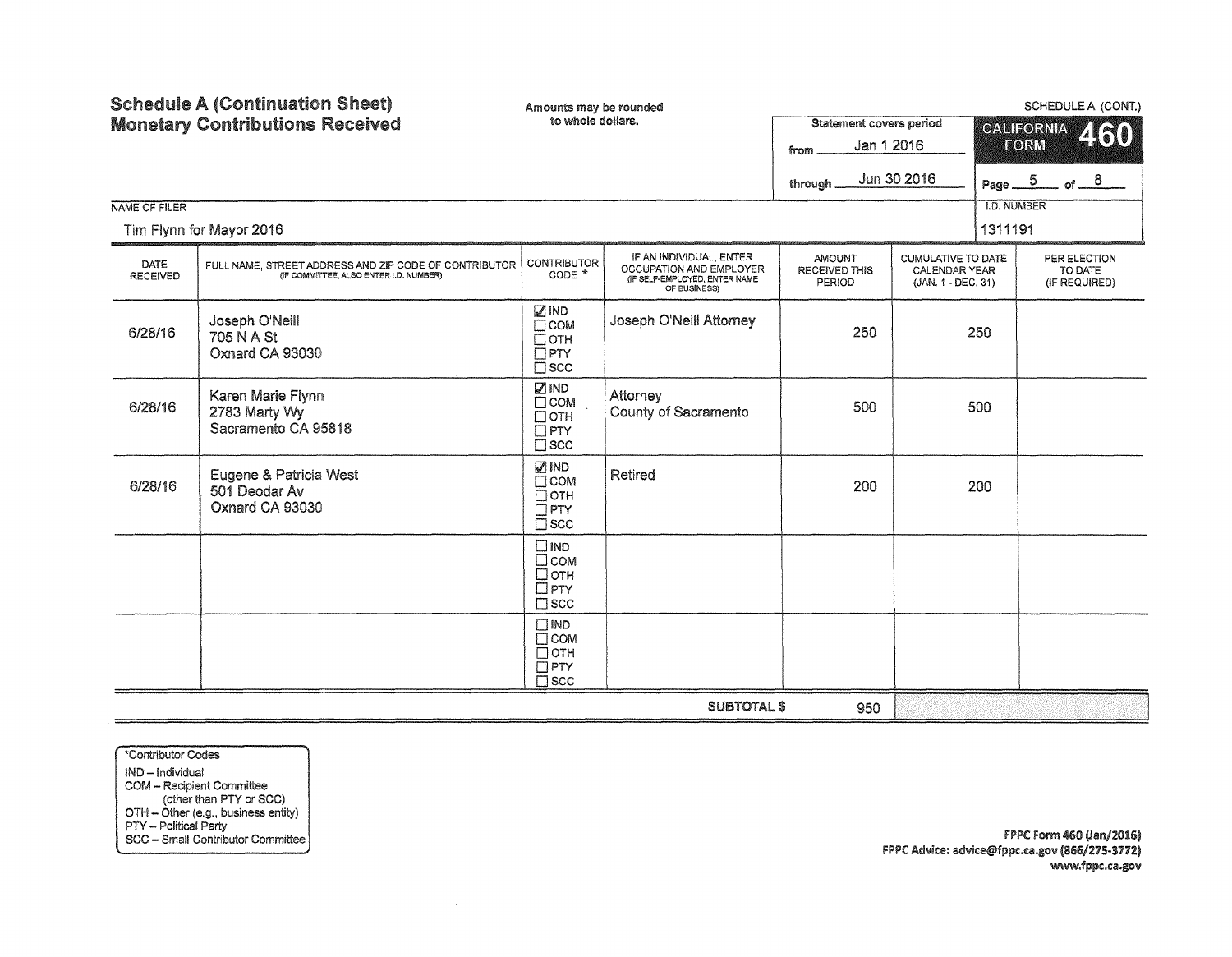|                                                                                                                                                                                                                                                                             |                                                                                                     | Amounts may be rounded                                                  |                                                 |                                                  |                                                                    |                                               |                                                                                                                                                          | <b>SCHEDULE B - PART 1</b>                                                 |  |  |
|-----------------------------------------------------------------------------------------------------------------------------------------------------------------------------------------------------------------------------------------------------------------------------|-----------------------------------------------------------------------------------------------------|-------------------------------------------------------------------------|-------------------------------------------------|--------------------------------------------------|--------------------------------------------------------------------|-----------------------------------------------|----------------------------------------------------------------------------------------------------------------------------------------------------------|----------------------------------------------------------------------------|--|--|
| <b>Schedule B - Part 1</b>                                                                                                                                                                                                                                                  |                                                                                                     | to whole dollars.                                                       |                                                 |                                                  |                                                                    | Statement covers period                       | <b>CALIFORNIA</b>                                                                                                                                        | <b>ZKKI</b>                                                                |  |  |
| <b>Loans Received</b>                                                                                                                                                                                                                                                       | Jan 1 2016<br>from                                                                                  |                                                                         |                                                 |                                                  |                                                                    |                                               | EORM                                                                                                                                                     |                                                                            |  |  |
| SEE INSTRUCTIONS ON REVERSE                                                                                                                                                                                                                                                 |                                                                                                     |                                                                         |                                                 |                                                  | through                                                            | Jun 30 2016                                   | 6<br>Page.                                                                                                                                               | 8.                                                                         |  |  |
| <b>NAME OF FILER</b>                                                                                                                                                                                                                                                        |                                                                                                     |                                                                         |                                                 |                                                  |                                                                    |                                               | <b>I.D. NUMBER</b>                                                                                                                                       |                                                                            |  |  |
| Tim Flynn for Mayor 2016                                                                                                                                                                                                                                                    |                                                                                                     |                                                                         |                                                 |                                                  |                                                                    |                                               | 1311191                                                                                                                                                  |                                                                            |  |  |
| FULL NAME, STREET ADDRESS AND ZIP CODE<br>OF LENDER<br>(IF COMMITTEE, ALSO ENTER I,D. NUMBER)                                                                                                                                                                               | IF AN INDIVIDUAL, ENTER<br>OCCUPATION AND EMPLOYER<br>(IF SELF-EMPLOYED, ENTER<br>NAME OF BUSINESS) | (a)<br>OUTSTANDING<br><b>BALANCE</b><br><b>BEGINNING THIS</b><br>PERIOD | (b)<br><b>AMOUNT</b><br>RECEIVED THIS<br>PERIOD | (c)<br>AMOUNT PAID<br>OR FORGIVEN<br>THIS PERIOD | OUTSTANDING<br><b>BALANCE AT</b><br><b>CLOSE OF THIS</b><br>PERIOD | (e)<br><b>INTEREST</b><br>PAID THIS<br>PERIOD | ত্য<br><b>ORIGINAL</b><br>AMOUNT OF<br>LOAN                                                                                                              | ত্ৰা<br><b>CUMULATIVE</b><br><b>CONTRIBUTIONS</b><br>TO DATE               |  |  |
| Timothy B Flynn<br>211 N F St<br>Oxnard CA 93030                                                                                                                                                                                                                            | Mayor, City of Oxnard<br><b>Teacher, Oxnard Union</b><br><b>High School District</b>                |                                                                         |                                                 | $\square$ PAID<br>Ŝ.<br><b>T</b> FORGIVEN        | 500<br>0                                                           | 0.<br>RATE                                    | .200                                                                                                                                                     | CALENDAR YEAR<br>200.<br>PER ELECTION**                                    |  |  |
| $\mathbb{T} \boxtimes \mathbb{R}$ ind<br>$\Box$ COM $\Box$ OTH $\Box$ PTY<br>$\Box$ scc                                                                                                                                                                                     |                                                                                                     | 300                                                                     | 200                                             |                                                  | $\Omega$<br>11/30/16<br>DATE DUE                                   | 0                                             | 1/13/16<br>DATE INCURRED                                                                                                                                 | na                                                                         |  |  |
| Timothy B Flynn<br>211 N F St<br>Oxnard CA 93030<br>$T_{\Box}$ ind<br>$\Box$ COM $\Box$ OTH $\Box$ PTY<br>$\Box$ scc                                                                                                                                                        | Mayor, City of Oxnard<br>Teacher, Oxnard Union<br><b>High School District</b>                       |                                                                         | 200                                             | $\Box$ PAID<br>Ŝ.<br><b>T</b> FORGIVEN           | 0<br>700<br>11/30/16<br>0<br>DATE DUE                              | 0.<br>RATE<br>0                               | 200<br>4/18/16<br>DATE INCURRED                                                                                                                          | CALENDAR YEAR<br>400<br>PER ELECTION**<br>na                               |  |  |
| <b>Timothy B Flynn</b><br>211 N F St<br>Oxnard CA 93030                                                                                                                                                                                                                     | Mayor, City of Oxnard<br>Teacher, Oxnard Union<br><b>High School District</b>                       |                                                                         | 100                                             | $\Box$ PAID<br>\$.<br>$\Box$ FORGIVEN            | 0<br>800<br>$\Omega$<br>11/30/16                                   | 0<br>$\frac{d}{dx}$<br><b>RATE</b><br>0       | 100<br>6/7/16                                                                                                                                            | CALENDAR YEAR<br>500<br>PER ELECTION <sup>**</sup><br>na                   |  |  |
| $T_{\square}$ ind<br>$\Box$ COM $\Box$ OTH $\Box$ PTY<br>$\Box$ scc                                                                                                                                                                                                         |                                                                                                     |                                                                         |                                                 |                                                  | DATE DUE                                                           |                                               | DATE INCURRED                                                                                                                                            |                                                                            |  |  |
|                                                                                                                                                                                                                                                                             |                                                                                                     | SUBTOTALS \$                                                            | 500 \$                                          |                                                  | 0\$                                                                | 800 \$<br>0                                   |                                                                                                                                                          |                                                                            |  |  |
| <b>Schedule B Summary</b>                                                                                                                                                                                                                                                   |                                                                                                     |                                                                         |                                                 |                                                  |                                                                    | (Enter (e) on<br>Schedule E. Line 3)<br>500 - |                                                                                                                                                          |                                                                            |  |  |
| (Total Column (b) plus unitemized loans of less than \$100.)<br>(Total Column (c) plus loans under \$100 paid or forgiven.)<br>(Include loans paid by a third party that are also itemized on Schedule A.)<br>Enter the net here and on the Summary Page, Column A, Line 2. |                                                                                                     |                                                                         |                                                 |                                                  | (May be a negative number)                                         | $\Omega$<br>500 -                             | <b>†Contributor Codes</b><br>IND - Individual<br><b>COM</b> - Recipient Committee<br>OTH - Other (e.g., business entity)<br><b>PTY - Political Party</b> | (other than PTY or SCC)<br>SCC - Small Contributor Committee               |  |  |
| *Amounts forgiven or paid by another party also must be reported on Schedule A.<br>** If required.                                                                                                                                                                          |                                                                                                     |                                                                         |                                                 |                                                  |                                                                    |                                               |                                                                                                                                                          | FPPC Form 460 (Jan/2016)<br>FPPC Advice: advice@fppc.ca.gov (866/275-3772) |  |  |

FPPC Advice: advice@fppc.ca.gov (866/275-3772) www.fppc.ca.gov